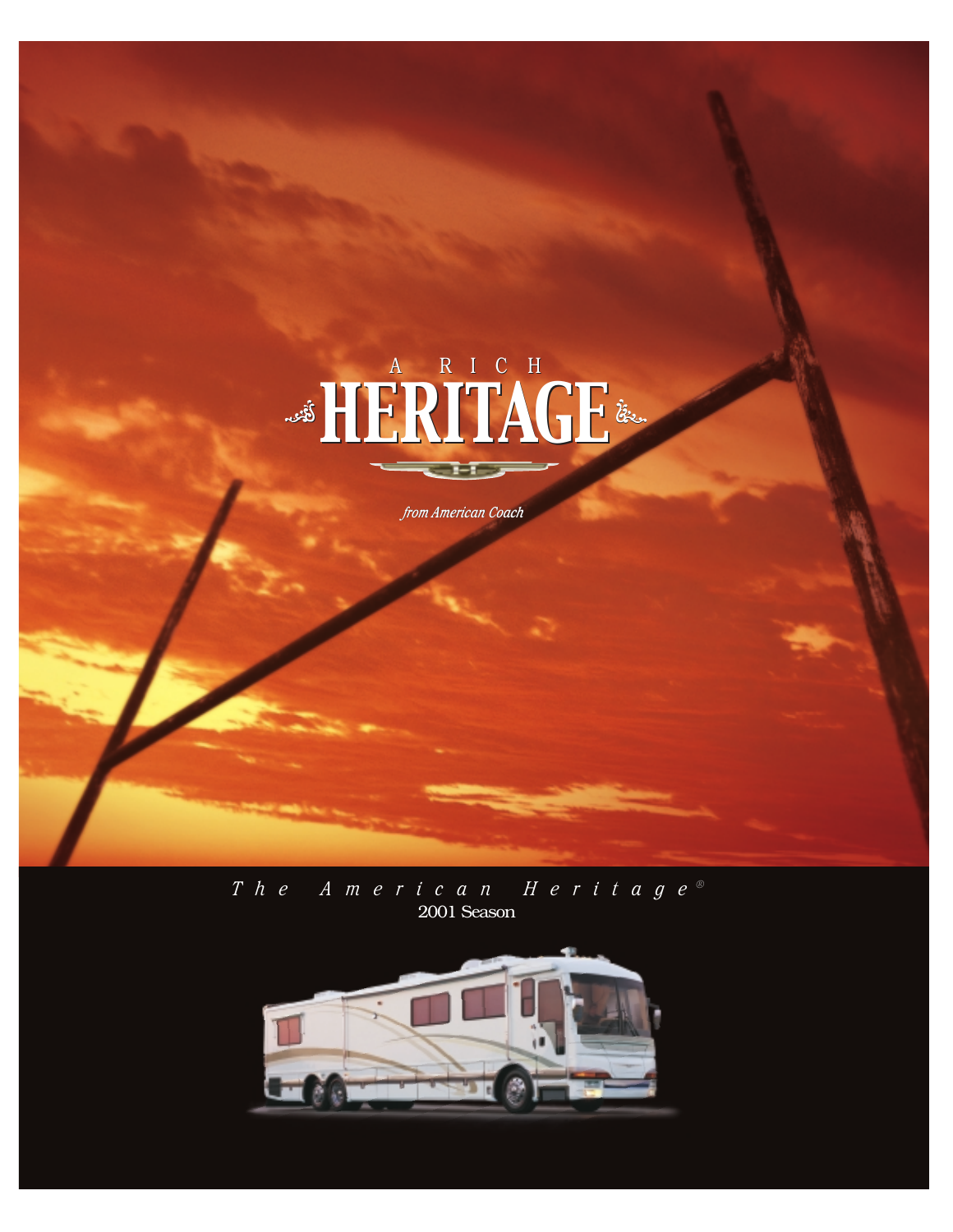

# *"Winners never quit and quitters never win." "Winners never quit and never win." Vince Lombardi on*

*When you become an American Coach owner, you also become a member of When you become an American Coach owner, you also become a member of the American Coach team. A winning combination of sales, assembly and service professionals who take a great deal of pride in every coach we build. the team. combination sales, assembly service professionals who take a great deal of pride in every coach we build.* Vince Lombardi on winning.<br> **NETS NEVET GUIT AND GUITTETS NEVET**<br>
Then you become an American Coach owner, you also become a member<br>
ie American Coach team. A winning combination of sales, assembly are<br>
vince professionals

*American Coach embodies the very essence of what it takes to always emerge a American Coach embodies the very essence of what it takes to always emerge a* winner. Hard work. Winning attitudes. And an unrelenting passion for being<br>the best at what we do. *the best at what we do.*

*Many of the same values embraced by legendary coaches such as Vince Lombardi. A Vince coach who constantly raised the bar and brought out the best in all his players and those coach who constantly raised the bar and brought out the best in all his players and thosearound him. around him.*

*American Coach works to instill pride of ownership and a sense of belonging. And Coach works instill ownership of*  nowhere is that more evident than at American Coach Team Rallies... where hundreds<br>of owners travel hundreds of miles to savor the moment and taste the victory. *of owners travel hundreds of miles to savor the moment and taste the victory.*

WELCOME TO THE TEAM. WELCOME TO AMERICAN COACH.

**COACH**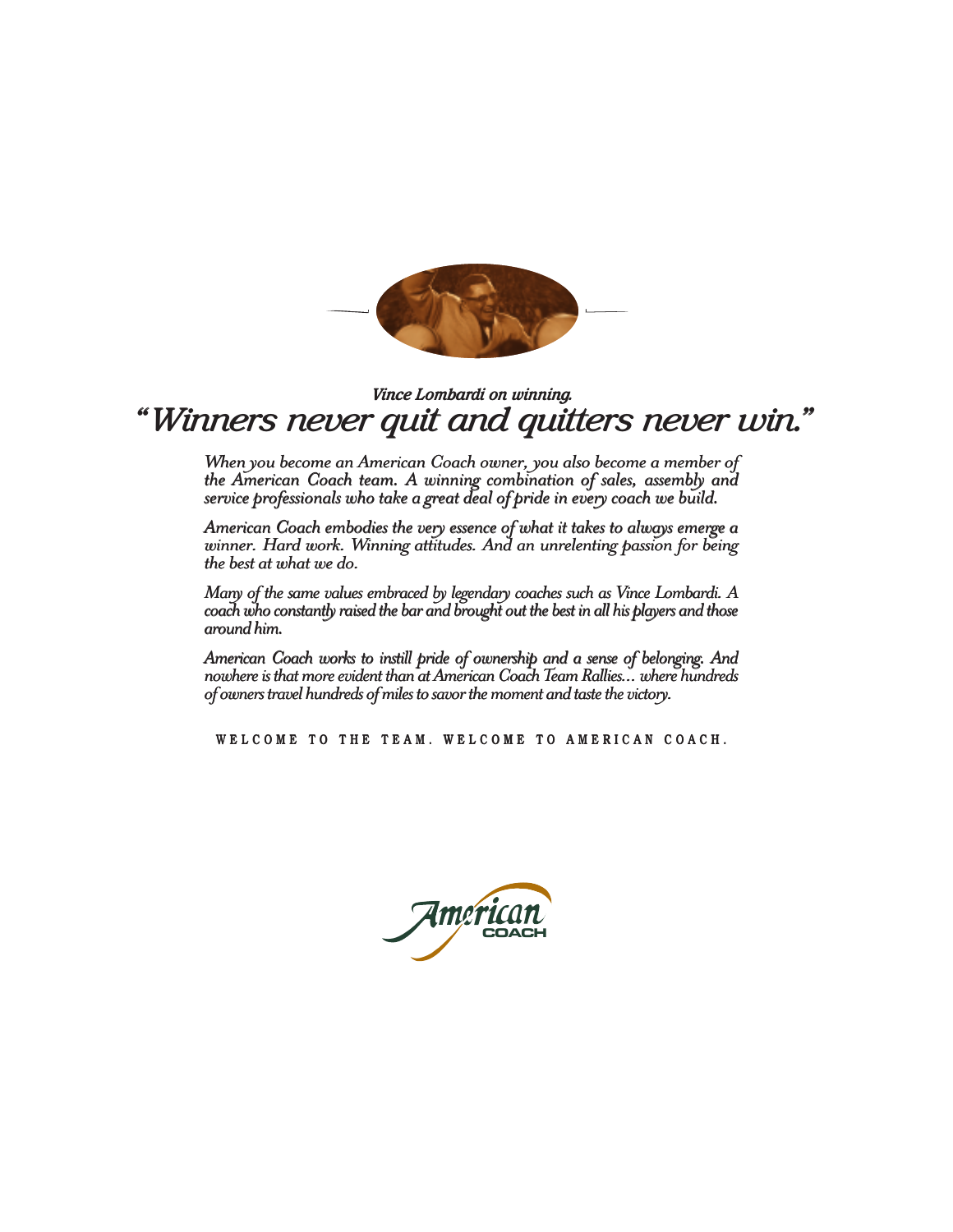# *standard & optional features*

#### *automotive*

- S 10.8 Cummins ISM 500 HP Engine
- S Spartan K-2 Stack Rail Chassis
- S Allison 4000 MH World Trans Six Speed Electronic Transmission
- S Full Air Suspension w/Bilstein® Shocks
- S Stacked Rail Chassis Frame
- S Trailing Steerable Tag Axle
- S Cruise Control
- S 3-Point Semi-Automatic Leveling Jacks
- S Full Instrumentation/Analog/ Electronic VDO
- S 6-Way Power Driver Seat Leather w/Elec. Footrest S 6-Way Power Passenger Seat — Leather — w/Electric Footrest
- S Back Lighted Instrument Panel
- S (6) 6 Volt Batteries 720 Amp. (House)
- S (2) 12 Volt Deep Cycle Batteries (Chassis)
- S 45° Steering Angle
- S Leather Wrapped Steering Wheel
- S Single Motor Windshield Wiper System
- S Intermittent Wipers
- S Fully Adjustable Pneumatic Tilt/Telescope VDO Dash and Steering Wheel
- S Double Swivel Visors
- S Driver Side Pull-Down Shade
- S Powered Windshield Privacy Curtain
- S Auxiliary 12V Dash Receptacle
- S I.C.C. Light Switch
- S Driver & Passenger Climate Controls A/C & Heat
- S Driver & Passenger Map Lights
- S Sony® Rear Vision System w/Audio
- S Audible Reverse Warning System
- S Sony® Stereo AM/FM/Cassette Player (Cockpit)
- S Sony® Stereo 10-Pack Compact Disc Player (Cockpit)
- S Molded Cab Panels
- S Driver Power Window
- S Chrome "Bus-Like" Heated Rearview Mirrors w/Remote Adjustment

*unit dimensions*

45' 0" 12' 1" 81" 96" 102" 304-1/2"

160 99 64

150 1050

50.4 (80% + 40.3)

*tank & liquid capacities*

\*Center of front axle to the middle of the rear axles.

Fresh Water (Gal.) Grey Water Holding (Gal.) Body Waste Holding (Gal.)

Appliance LPG Tank/WC (Note #7) (Gal.) Fuel Tank (Gal.) Fuel Weight (Lbs.)

S Non-Mobile Window Defrost

Overall Length (Note #5) Overall Height w/AC Interior Height (max.) Interior Width (max.) Exterior Width (max.)(Note #6) Wheelbase\* (max.)

S Pneumatic Pop-Up Stepwell Cover

- S Entry Step Switch in Glove Box
- S Undercoating
- S Fire Extinguisher
- S Steel Surface on Front Bulkhead/Engine Frame Automatic Generator Start System
- S Battery Shut-Off Switches, Coach & Chassis
- S Polyethylene Battery Trays
- S Electronic Battery Control Center
- S Auxiliary Fog Lamps
- S Michelin Radial Tires 295/80R
- S Trailer Hitch Receiver 10,000 Lb. Capacity
- S Sound Insulation in Subfloors, Front & Rear
- S Remote Auxiliary Start System
- S Jacobs "C" Brake
- S Underhood Utility Light Front & Rear
- S Aluminum Wheels (6), Steel Wheels (2)
- S Lighted Rear Chrome/Rubber Rock Guard
- S Dual Chrome Stainless Air Horns Roof Mounted
- S Mud Flaps
- S Full Air Brakes w/Automatic Slack Adjusters
- S Anti-Lock Brake System
- **O 6-Way Air Operated Power Driver Seat — Leather O V.I.P. Delivery**

## *structural*

- S Vacubond Floor
- S Vacubond Walls w/Smooth Fiberglass Exterior Skin
- S Steel Reinforced Sidewall & Ceiling Construction
- S Steel Outriggers on Chassis
- S Heated Water & Holding Tank Compartments
- S Vacubond Insulated & Padded Storage Areas
- S Bonded Windshield w/Steel Frame

### *exterior*

*dimensions & capacities*

*weights*

(Note #1) 14,500 30,000 44,500 38,000 54,500

Total (Lbs.) UVW (Note #3) (Lbs.) GCWR (Note#4) (Lbs.)

*chassis*

661

Spartan® K2 Stacked Rail Cummins® 10.8 ISM Electronic Engine 500 HP 1550 @ 1200 RPM

Allison® 4000MH, 6-Speed World w/Electronic Shifter 270 Amp Leece Neville Michelin® Radial 295/80R

S 12 Exterior Graphics Colors

Spartan® Chassis-GVWR Rating Front GAWR (Note #2) (Lbs.) Rear GAWR (Note #2) (Lbs.)

Frame Engine Torque Cubic Inch Transmission Alternator Amps Tires

- S Domed Fiberglass Roof w/Radius Corners
- S Full Fiberglass Caps (Front & Rear)
- S Pneumatic Entry Door Locks
- S Smooth, One-Piece Hand Laid Fiberglass Sidewalls
- S Fiberglass Front Quarter Panels
- S Polished Stainless Steel Bumpers (Front & Rear)
- S Bus-Style 50" Large Windshield
- S Automotive Headlights
- S PIAA Docking Lights (Front & Rear)
- S Deluxe Screen Door
- S Deluxe Entry Handle w/Logo
- S Dual Porch Light
- S Dual Glazed Tinted Windows w/Screens
- S Lighted Front Insignia
- S Front Entry Door Awning
- S 21' Patio Awning
- S DS/RS Awning Rail Molding
- S 6' Doorside (DS) & Roadside (RS) Bedroom Awnings
- S Slide-Out Room
- S Slide-Out Awning
- S Protective Vinyl Bra Cover
- S Solar Panel
- S TV Antenna
- S Powder Coated Trim (Side Molding)
- S Powder Coated Aluminum Wheel Well Trim
- S Dual Fuel Fill Ports w/Locking Doors
- S Locking Exterior Storage Compartments
- S Exterior Storage Doors w/Panagraph Hinges
- S 2 Full Width Compartment Slide-Out Trays
- S Luggage Compartment Lights
- S Exterior Convenience Light at Dump Valves
- S Water Pump Switch at Service Compartment

S Paper Towel/Soap Dispenser Caddy

S Dual Holding Tank San-T-Flush System

S Holding Tanks w/Low Point Drain Valves S Floor Mounted LPG Tank — 42 Gallon

> Note #1: GVWR (Gross Vehicle Weight Rating): Means the maximum permissible loaded weight of the motor home. The GVWR is equal to or greater than the sum of the unloaded vehicle

> Note #4: GCWR (Gross Combined Weight Rating): Means the value specified by the motor home manufacturer as the maximum allowable loaded weight of this motor home with its towed vehicle. Towing and braking capacities may differ. Refer to Fleetwood and chassis manufacturer manuals for complete

> Note #7: Tank Manufacturer's listed water capacity (WC). Actual LPG capacity is 80% of water listing as required by the safety code.

Note #5: Length taken from front bumper to rear bumper. Note #6: Excludes safety equipment and awnings.

weight plus the net carrying capacity. Note #2: GAWR (Gross Axle Weight Rating): Means the maximum permissible loaded weight a specific axle is designed to carry. Note #3: UVW (Unloaded Vehicle Weight): Means the weight of a motor home as manufactured at the factory with full fuel, engine oil and coolants. The above UVW's represent a motor home with typical options. UVW will vary significantly based

on option selection.

information.

*continued on next page*

S Exterior Wash Down Kit

S 25' Fresh Water Hose

S Power 2-Step Entry

S Dual Water Pumps/Whisper S 50' Air Service Line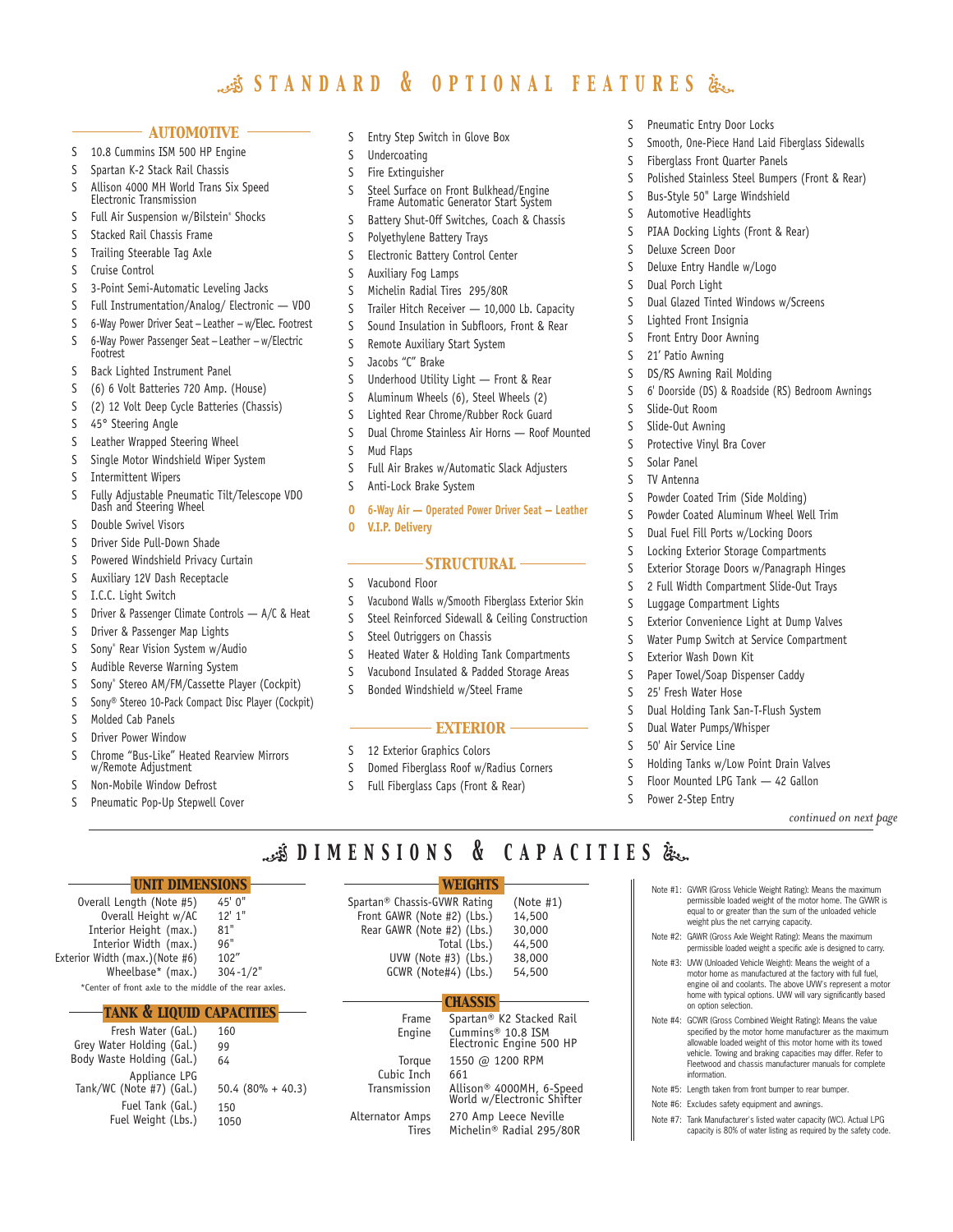- S Keyless Front Entry Door
- S Exterior Tank Monitor
- S Front Facia Slide-out
- **O 1st Optional Heritage Graphics**
- **O 2nd Optional Heritage Graphics**
- **O Ladder**
- **O Lexan® Bus Armor**
- **O Polished Stainless Exterior Trim**
- **O Automatic Power Cord Reel**
- **O Additional Fresh Water Capacity**
- **O GPS Navigation System**
- **O Mobile DSS System**
- **O Power Antenna**

## *appliances*

- S (3) Low Profile 13,500 BTU Roof A/C
- S Ducting, Front to Back
- S Onan® Quiet Diesel Generator 10.0 kw w/Power Slide-Out
- S Aqua HotTM Hydronic Furnace 50,000 BTU (3 Heat Zones, Basement Heat, Hot Water, Defrost, Engine Pre-Heat)
- S 2-Burner KitchenAid® Recessed Cook Top w/Corian® Cover
- S Sharp® Carousel Convection Microwave Oven

*living room* S 2 Villa® Leather Sleeper Sofas w/Large Storage Drawer

S Powered Windshield Privacy Curtain (Cockpit)

S Fabric Decor Wallboard Window Treatments

S Deluxe Carpeting w/Thick 3/8" Padding

**O Euro Recliner w/Ottoman and Table O Facing Dinette w/Corian® Table O Interior Rollout Storage Baskets O Slide-Out Overhead Cabinet O 2/3 Villa® Leather J-Sleeper Sofa O Villa® Leather Dinette Ensemble O Bose Lifestyle System**

- S Light/Power Range Hood
- S Water Filter

S 6 Decor Sofa Pillows

S Silhouette® Blinds

S Indirect Lighting

**O Ceiling Fan O DVD Player**

**O Girard Electric Awning**

S Corian® Sink Cover

S Pantry

- **GALLEY**-

S Corian® Galley Top w/Corian® Bowl

S Moen® One Touch Galley Faucet

(Living Room, Dinette)

# S 12V Halogen Task Lighting

- S 120V/12V AC/DC Central Electrical Panel
- S 50 Amp Service 120 Volt Power Center
- S Heart Interface® Source Manager 30, 3000 Watt Continuous Inverter, 150 Amp Converter, Intelligent Transfer Switching
- 
- S Home Entertainment System Sony® 27" Stereo Color TV (Living Area) w/Remote
	- Sony® 4-Head Hi-Fi Stereo VCR w/Remote
	- Sony® 5-Disc Stereo CD Changer w/Remote Sony® AM/FM Stereo/Cassette Player
	- $-$  10 Speakers
- S Sony® 20" Stereo Color TV (Bedroom) w/Remote
- S DSS System
- S Park Telephone Ready
- S Patio Receptacles
- S LP/120V Large Double Door Norcold® Refer w/Ice Maker
- S C.B. Radio Ready
- S Auto Gen Start
- S Link 1001 Battery Monitor
- S TV Cable Ready
- S Multi-Plex 12 Volt Switching
- S Residential China Bowl Toilet w/Vacuum Flush
- S Rain Sensor Power Roof Vents w/3-Speed Fans
- S Smoke Detector/Alarm
- S LPG Leak Detector/Alarm
- S Carbon Monoxide Detector/Alarm
- S Laminate Cabinets
- S Corian® Countertops
- S Non-Skid Cabinet Shelves
- S Corian® Dinette Table
- S 2 Villa® Freestanding Dinette Chairs
- S 2 Freestanding Folding Chairs w/Covers
- S Napkins & Table Runner
- S Diagonal Porcelain Tile Flooring
- S Micro Mini-Blind
- **O Double Corian® Sink w/Cook Top**
- **O Double Corian® Sink w/3 Burner Range**

## *bath*

- S 2 Corian® Lavy Tops w/Corian® Bowls
- S Brass & Chrome Bath Accessories
- S Deluxe Medicine Cabinet
- S Residential China Bowl Toilet w/Vacuum Flush
- S Fiberglass Shower Basin
- S Corian® Shower Walls w/Accent
- S Corian® Decor Soap Dish (Shower)
- S Curved Glass/Brite Brass Shower Doors w/Magnetic Latch
- S Shower Seat
- S Diagonal Porcelain Tile Flooring
- S Micro Mini-Blind
- S Vacuum Cleaner Portable
- **O Dual Satellite Receivers (Horizon® )**
- **O Dual Satellite Receivers (KVH® )**
- **O Vented Washer/Dryer**
- **<sup>O</sup> Norcold® 12V/120V 125 lb. Chest Freezer/Refrigerator**
- **O Electric Rotisserie Grill (Exterior) w/Norcold® 12V/120V 75 lb. Chest Freezer/Refrigerator**
- **O** Range 3 Burner Drop-In<br> **O** Exterior Entertainment Cent
- **O Exterior Entertainment Center<br>
 Sony" 27" Color TV w/Remote<br>
 AM/FM Stereo/Cassette Player w/Two<br>
Speakers<br>— Phone Jack** 
	-

## - GENERAL INTERIOR -

- S 12 Custom Interior Decors
- S Beveled Glass Mirrors
- S Automatic Wardrobe Light
- S Laminate Cabinets
- S Deluxe Drawer Guides w/Travel Locks
- S Vinyl Padded Ceiling
- S Cedar-Lined Wardrobe
- S Decor Wallpaper Throughout
- S Villa® Power Leather Passenger Seats
- **O Decor Flooring w/STD Floorplan**
- S Wallpaper w/Decor Border
- S Security Safe
- S Alabaster Lights
- S Indirect Lighting
- **O Heated Tile Floor**

## *bedroom*

- S Sealy® Innerspring Mattress 60" x 80"
- S Duvet w/Comforter w/Shams (4)

**O King Bed w/Wardrobe/Pocket Door**

**O Large Wardrobe w/Stacked Drawers O Extended Bifold Wardrobe O Wardrobe w/Bedroom Pocket Door O Double Shirt Wardrobe w/Drawers**

- S 2 Bed Throw Pillows/1 Bolster
- S Corian® Night Stand Tops

S Silhouette® Blinds S Deluxe Carpeting w/Padding

S Indirect Lighting **O California King Bed** 

**O Bunk Beds w/Wardrobe**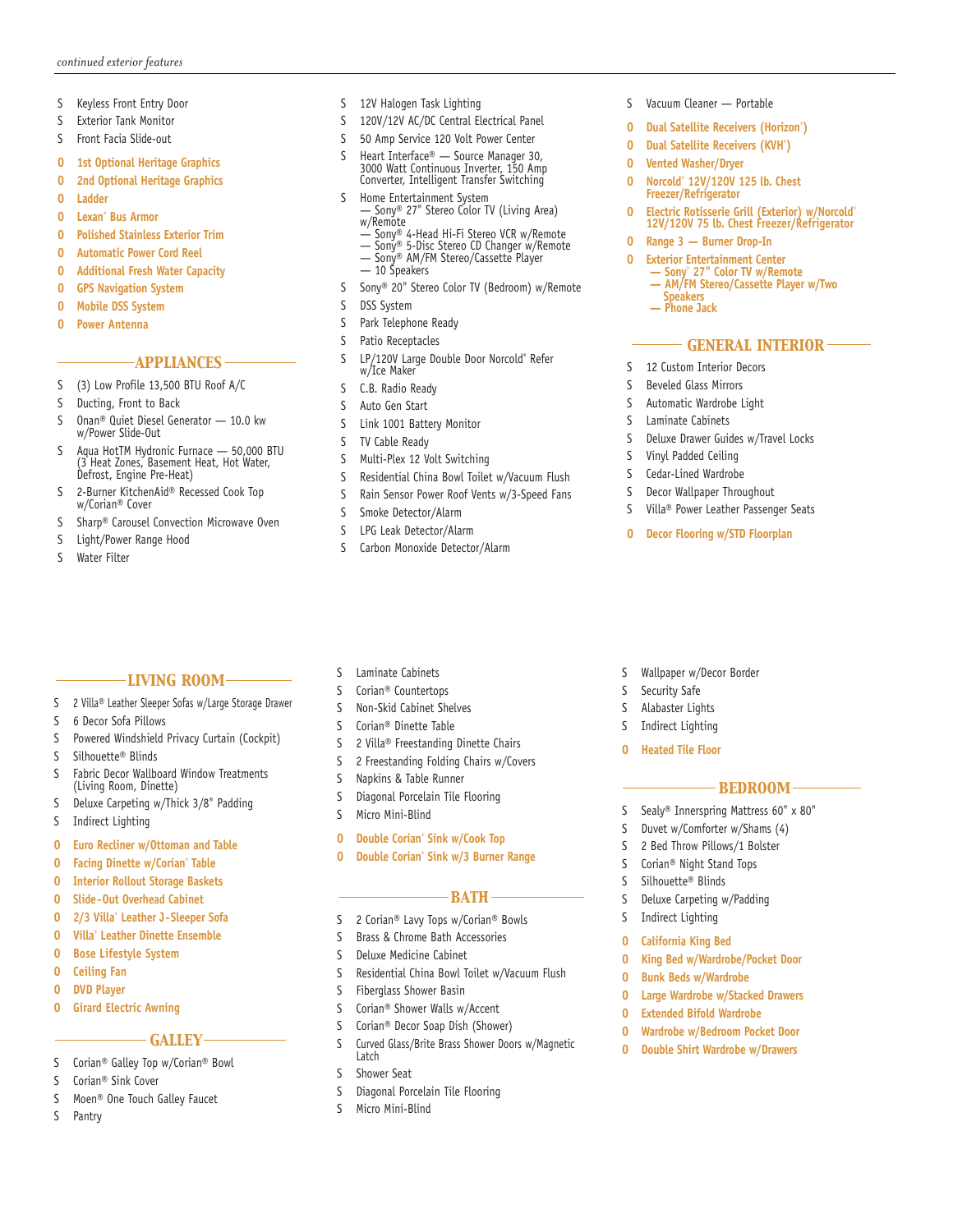$\circledcirc$ *The American Heritage ®*  $\mathcal O$  $\mathcal{D}$  $H e r i t a$  $e r i c a n$  $\overline{n}$  $\overline{\mathcal{L}}$  $\mathcal O$  $\mathcal{L}$  $\overline{\mathcal{L}}$ 

American **COACH**